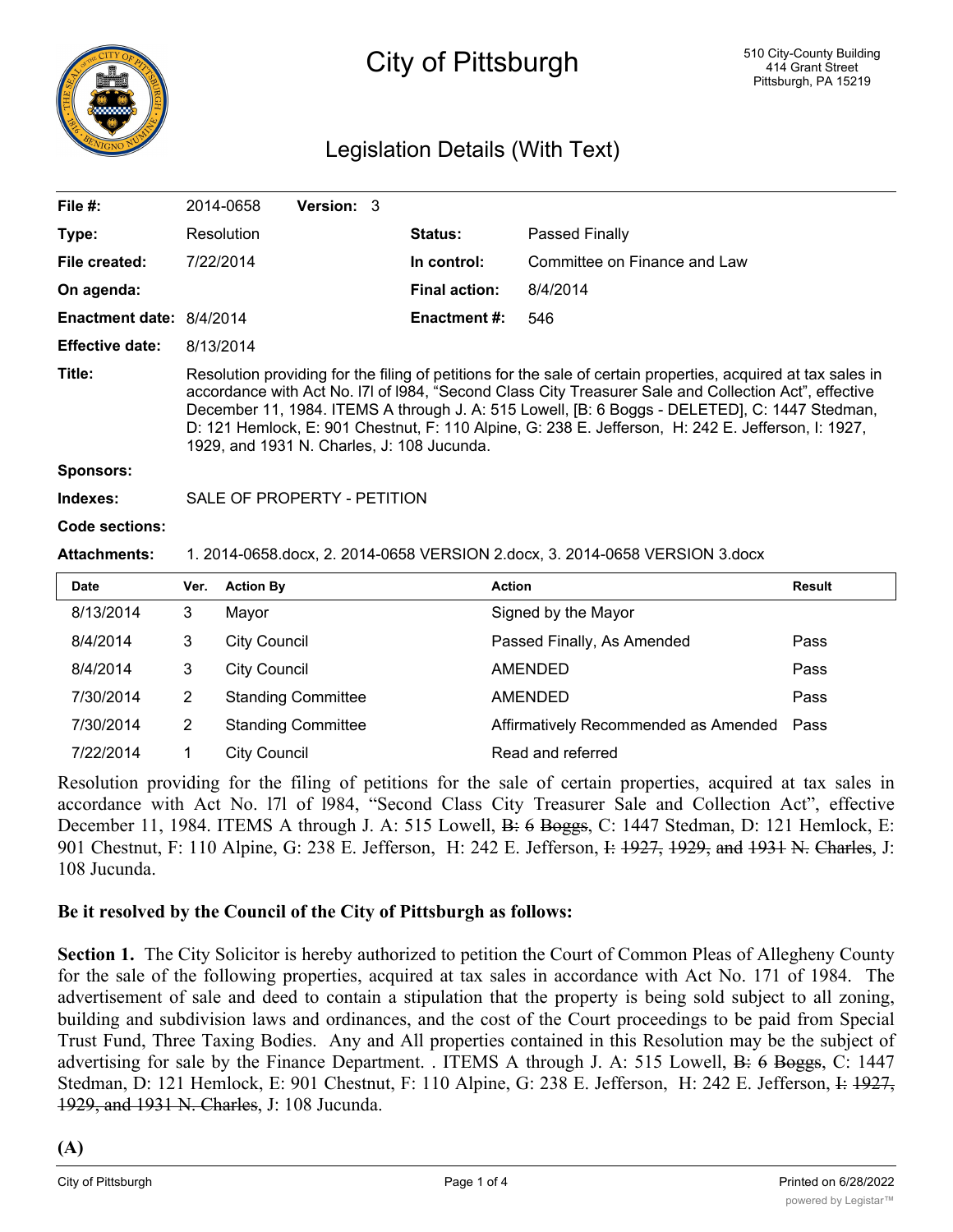Calvin L. Finch PURCHASE PRICE: \$1,750.00 Side yard LOT: 24 X 75 LOCATION: 515 Lowell Street ACQUIRED: April 26, 2013 T/S#: 109 WARD: 12 BLOCK & LOT: 124-P-205 COUNCIL DISTRICT: 9

## **(B)**

Aaron Krocke PURCHASE PRICE: \$44,900.00 Rehabilitation & Rental 2 STY BRK V APT & STO, & CB GAR LOT: 27.59 X 100.68 X 18.11 RR LOCATION: 6 Boggs Avenue ACQUIRED: April 26, 2013 T/S# 409 WARD: 19 BLOCK & LOT: 4-L-133 COUNCIL DISTRICT: 2

#### **(C)**

Significance 3251 PURCHASE PRICE: \$4,900.00 Rehabilitation & Resale 2½ STY BRK HSE LOT: 20 X 55 LOCATION: 1447 Stedman Street ACQUIRED: April 26, 2013 T/S# 442 WARD: 21 BLOCK & LOT: 22-P-237-A COUNCIL DISTRICT: 6

## **(D)**

John M. Masley, Jr. PURCHASE PRICE: \$5,900.00 Rehabilitation & Rental 2 STY BRK HSE LOT: 24.24 X 20 X 24.94 LOCATION: 121 Hemlock Street ACQUIRED: April 26, 2013 T/S# 447 WARD: 22 BLOCK & LOT: 23-L-207 COUNCIL DISTRICT: 1

#### **(E)**

NorPitt40, LLC, C/O James R. Berardi PURCHASE PRICE: \$5,900.00 Rehabilitation & Rental 2 STY BRK HSE LOT: 23.92 X 59 LOCATION: 901 Chestnut Street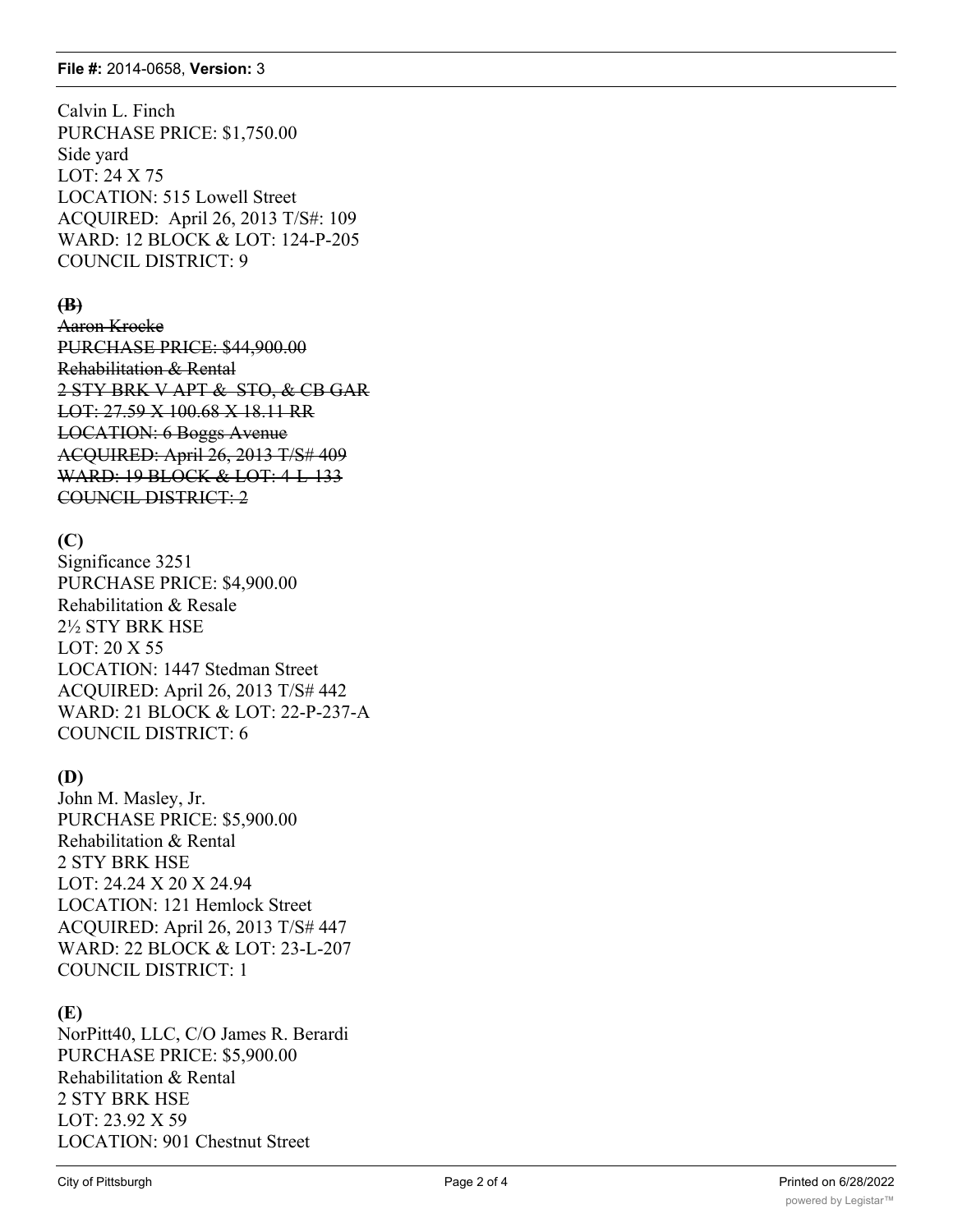ACQUIRED: July 27, 2012 T/S# 422 WARD: 23 BLOCK & LOT: 24-K-12 COUNCIL DISTRICT: 1

#### **(F)**

Amanda Lam PURCHASE PRICE: \$14,900.00 Rehabilitation & Rental 2 STY FRA HSE ALUM SIDING LOT: 50 X 20 LOCATION: 110 Alpine Avenue ACQUIRED: April 26, 2013 T/S# 469 WARD: 25 BLOCK & LOT: 23-F-219 COUNCIL DISTRICT: 6

## **(G)**

David W. Brown & Beth E. Brown PURCHASE PRICE: \$3,900.00 Future Development LOT: 22 X 200 LOCATION: 238 E. Jefferson Street ACQUIRED: October 25, 2013 T/S# 289 WARD: 25 BLOCK & LOT: 23-F-106 COUNCIL DISTRICT 6

#### **(H)**

David W. Brown & Beth E. Brown PURCHASE PRICE: \$3,900.00 Future Development LOT: 25 X 200 LOCATION: 242 E. Jefferson Street ACQUIRED: October 25, 2013 T/S# 290 WARD: 25 BLOCK & LOT: 23-F-108 COUNCIL DISTRICT 6

#### **(I)**

Vonzale Boose PURCHASE PRICE: \$5,900.00 **Parking** LOT: 18.43 X 92.50 LOCATION: 1927 N. Charles Street ACQUIRED: September 26, 2008 T/S# 556 WARD: 25 BLOCK & LOT: 22-D-172 COUNCIL DISTRICT 6

#### **(I) Continued**

LOT: 18.09 X 92.50 LOCATION: 1929 N. Charles Street ACQUIRED: September 26, 2008 T/S# 555